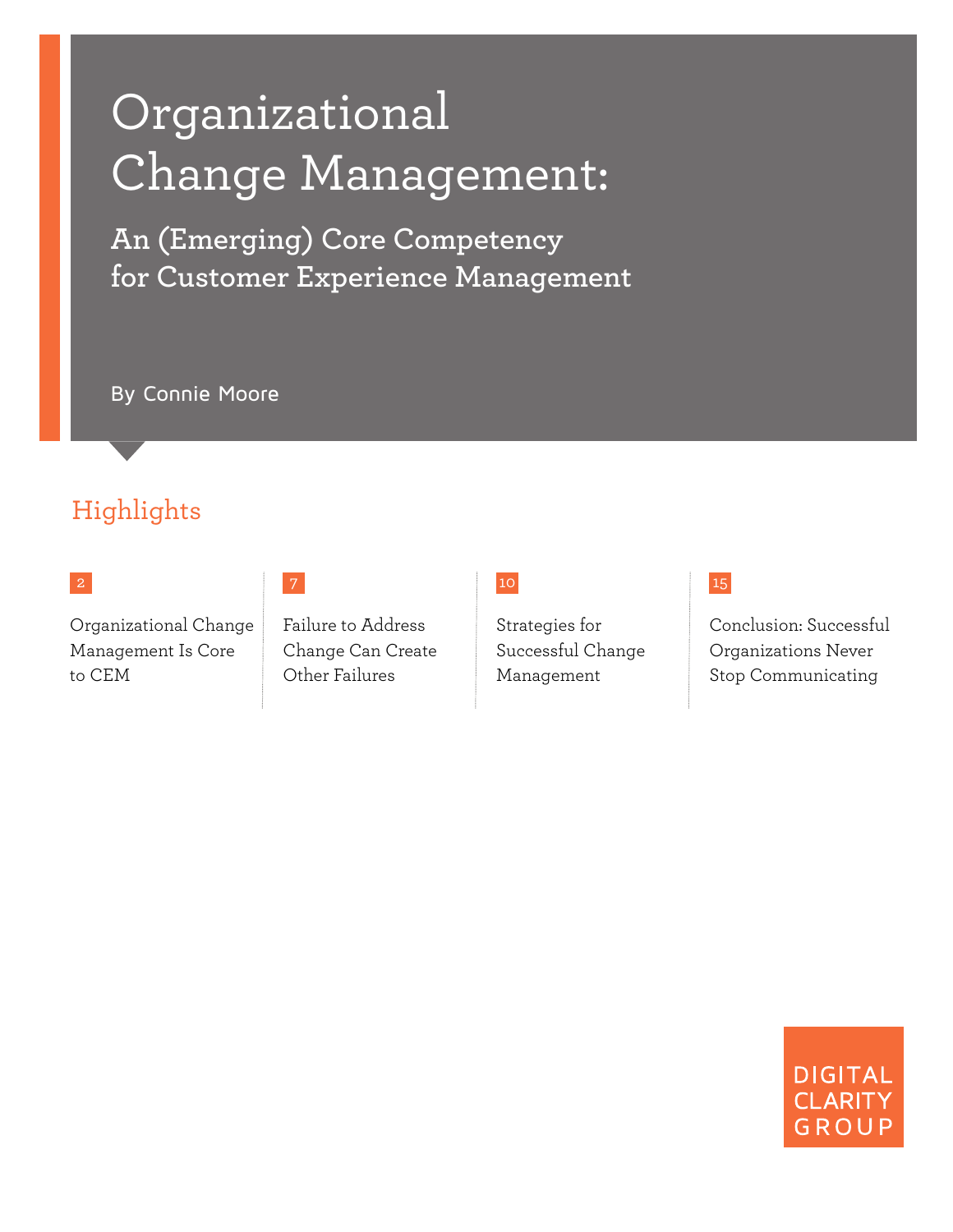## Organizational Change Management Is Core to CEM

Customer experience management (CEM) projects typically have a wide sweep, spanning the entire organization and transforming the way an enterprise engages with customers, prospects, and partners.<sup>1</sup> By definition, <u>CEM</u> introduces comprehensive changes as organizations drive toward digital transformation:

*The customer experience management (CEM) discipline refers to the strategies, processes, skills, technologies, and commitments that aim to provide outstanding customer experiences. CEM encompasses a wide array of software to create, store, deploy, analyze, and optimize the aggregations of digital content that provide the user experiences on both digital and nondigital channels.2*

Change is both inevitable and unavoidable when an organization adopts CEM. Interestingly, in 1996, John P. Kotter, the world's foremost authority on helping organizations achieve successful transformation, made the following observation:

"*The rate of change is not going to slow down anytime soon. If anything, competition in most industries will probably speed up even more in the next few decades."3*

When Kotter made that prediction, companies were beginning to adopt business process reengineering, which introduced and continues to spur massive changes within firms. Since then, the business world has continued to pursue business process excellence while also embracing [digital](http://www.digitalclaritygroup.com/transform-customer-experience-and-operational-excellence-by-going-digital-outside-and-inside/)  [transformation](http://www.digitalclaritygroup.com/transform-customer-experience-and-operational-excellence-by-going-digital-outside-and-inside/) and CEM – both of which herald more profound changes.4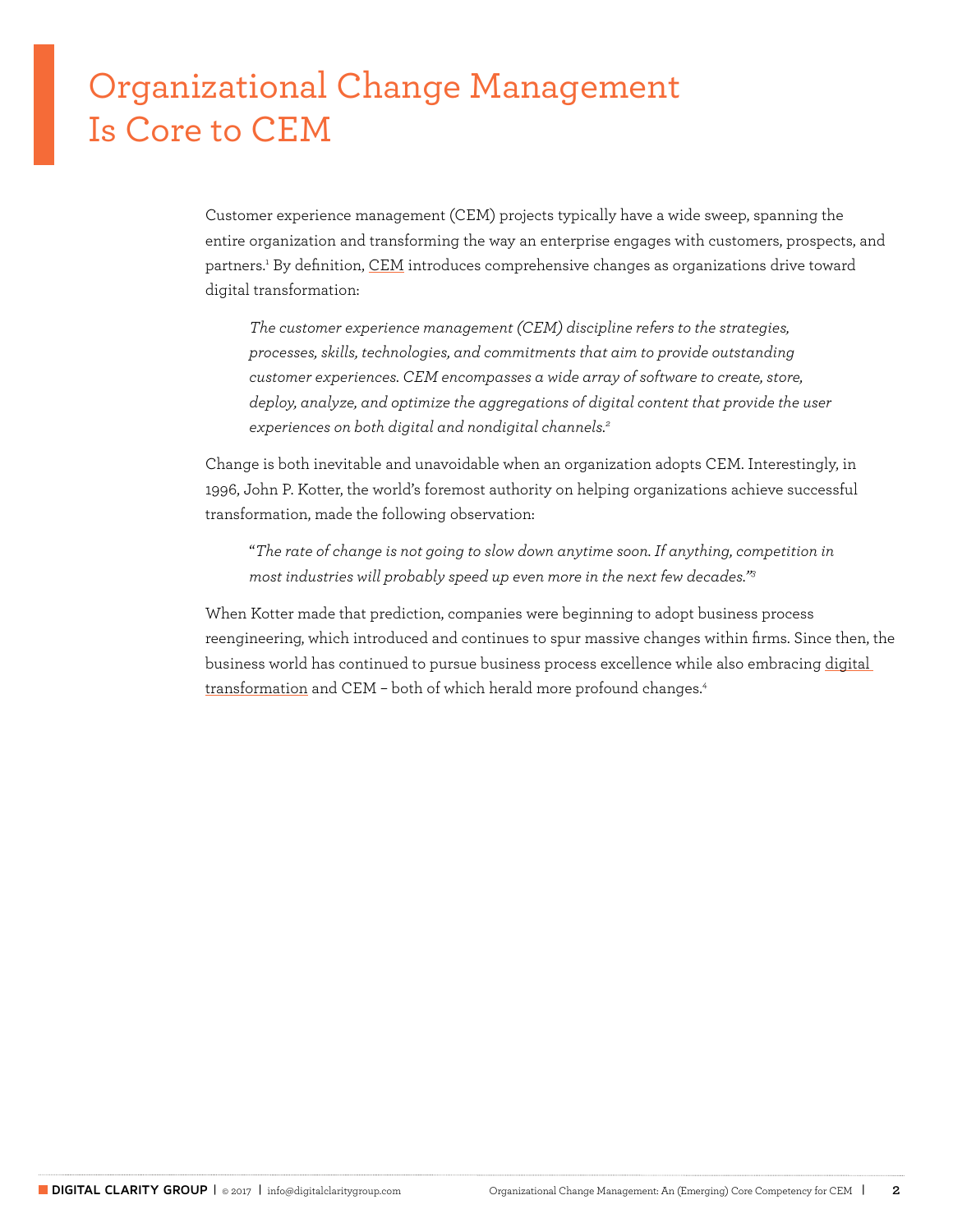### **Organizational Change Management Defined**

Because the degree and intensity of change is so profound in digital transformation and CEM initiatives, organizational change management is an emerging [core competency](http://www.digitalclaritygroup.com/customer-experience-management-ten-core-competencies/) for CEM efforts (see Figure 1). (Organizational change management is identified as emerging because an overwhelming number of organizations lack sufficient experience and practitioners in this area.)

Within this CEM context, this is how Digital Clarity Group defines organizational change management:

*The intentional effort by senior leaders to positively influence employee, workforce, and organizational acceptance of strategic changes throughout the firm, agency, department, or group by communicating the urgency behind the business strategy, identifying and communicating strategic goals, building ongoing awareness of the need for change, delivering a steady cadence of communication to individuals and the workforce, practicing active listening, and creating a supportive culture.* 

(Note the use of "organizational" when referring to the term "change management," which differentiates it from the discipline of "software change management." Without the word "organizational," the terminology can be ambiguous, particularly if IT manages both the software change control process and organizational change management – as is the case in some organizations.)



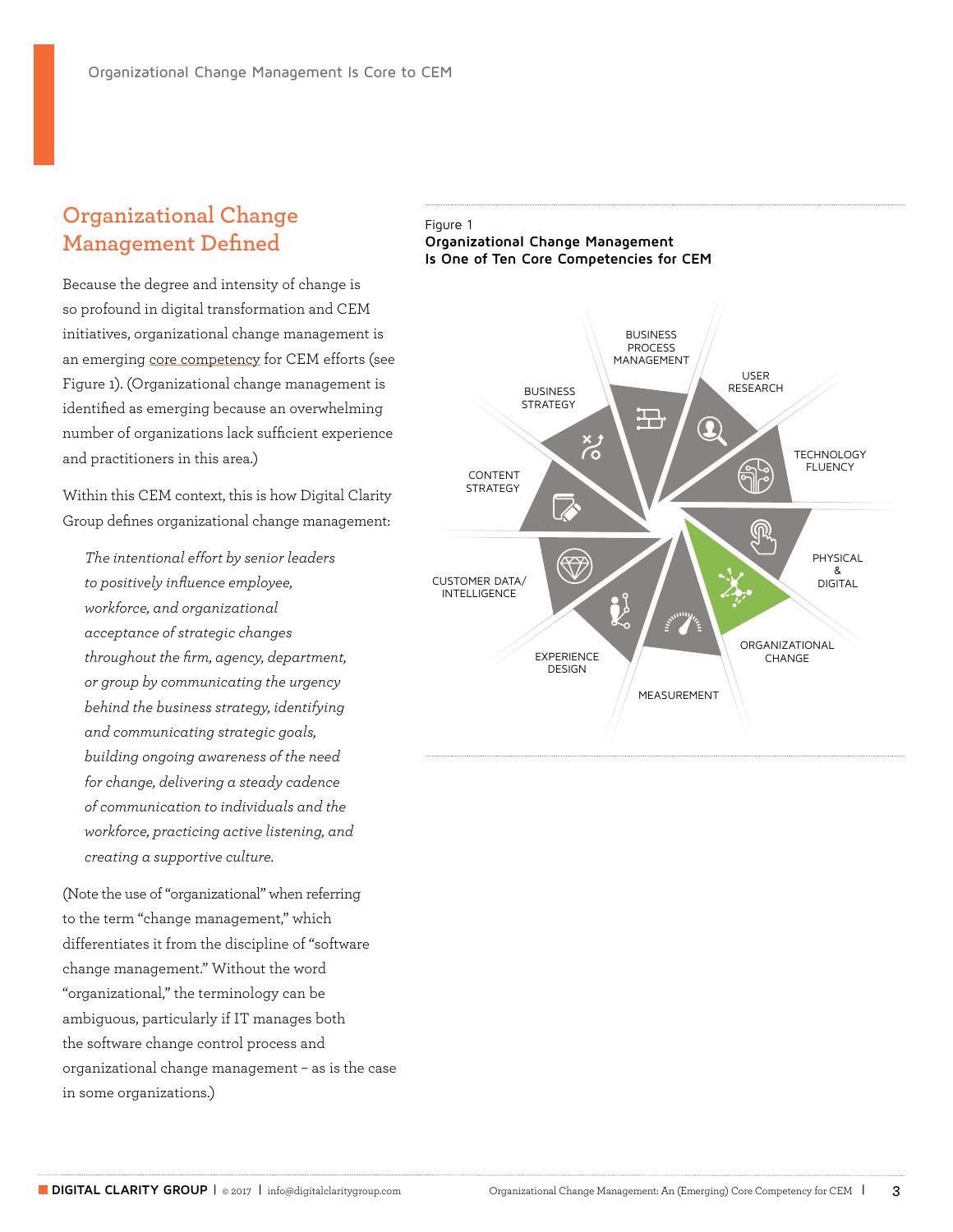## **Digital Transformation and CEM Introduce a Steady Drumbeat for Change**

The need for organizational change management usually becomes apparent when a business is shifting its strategy, acquiring another firm, or making some other profound change to how the organization operates. But even if a single customer experience (CX) technology is launched that only impacts one department, that initiative will also introduce significant changes to that part of the business, such as these:

- **Marketing automation projects spawn changes** within marketing.
- Content management systems impact the lines of business, marketing, and IT.
- Omnichannel projects bring changes to everyone broadly involved in the customer journey.
- Workforce optimization software catalyzes significant changes within the customer contact center.

Every day, organizations launch one or more CX projects to speed their firms toward digital transformation, often without fully appreciating that the business culture will invariably morph – with or without guidance – and employees will need to work differently once new projects are completed – with or without effective training. By overlooking the need to guide and direct change, leaders and managers may doom or handicap an initiative's chance of success, even if the technical aspects are well executed.

#### Figure 2 **Senior Executives Often Fail to Communicate Key Challenges**

Q: How often does your organization openly share the challenges it faces? Respondents: 30,000+



Source: https://www.forbes.com/sites/markmurphy/2016/06/05/this-chart-shows-why-somany-change-management-efforts-fail/#298f1d0271fe

And if the changes are enterprise-wide, such as with a merger or acquisition, quite often, the senior-most leader fails to understand the imperative for organizational change in response to the challenges the business faces. According to Leadership IQ, a firm founded by leadership guru Mark Murphy, only 35% of senior executives in more than 30,000 enterprises surveyed either always or frequently understand the need to openly communicate the challenges the organization faces (see Figure 2).5 And yet, this communication from senior leaders is so essential that John P. Kotter believes the number one reason transformation initiatives fail is because senior leaders allow too much complacency instead of stressing the urgency of change.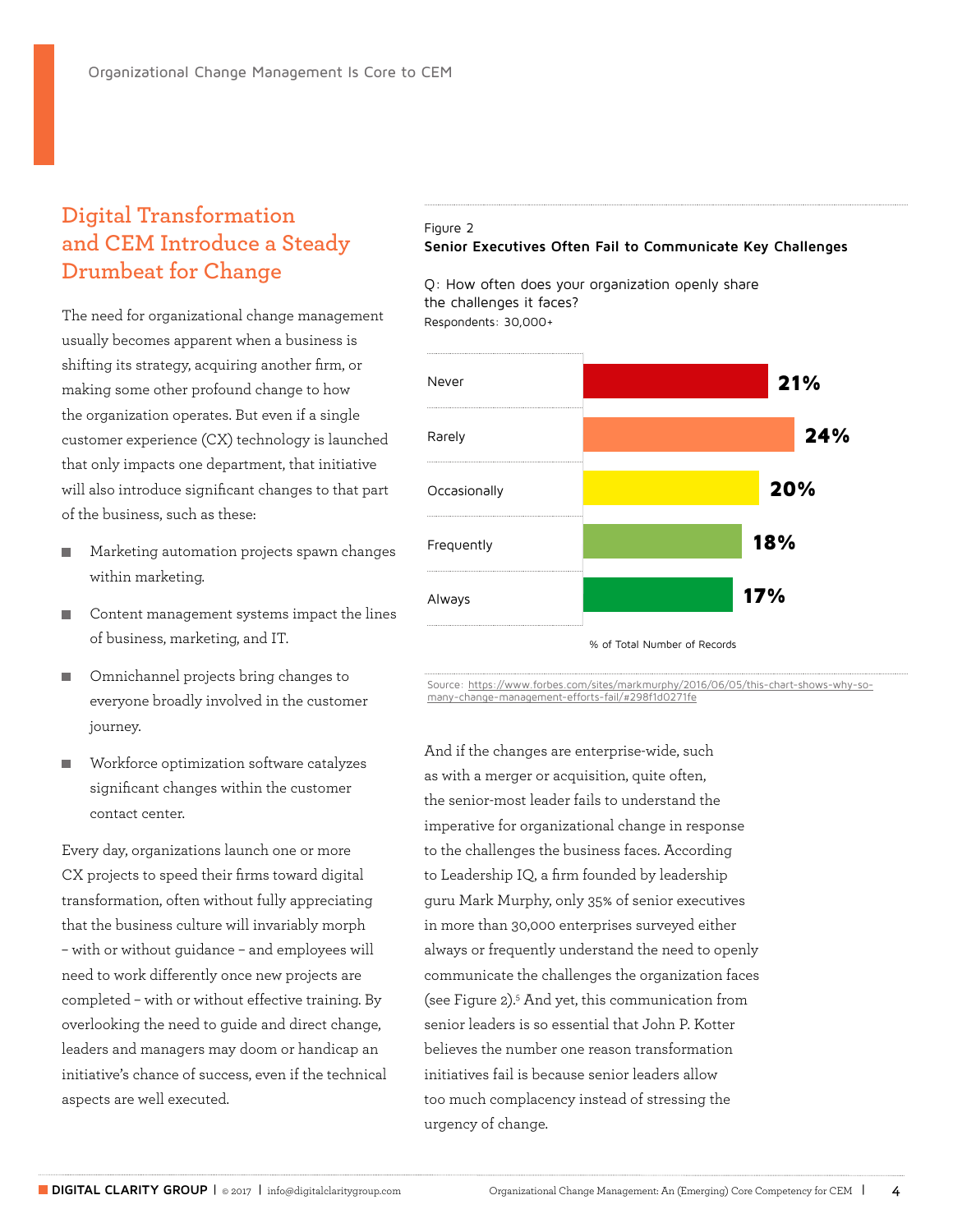Theoretically, CX technology changes are neutral, in that the technology is neither positive nor negative. But the employee *reaction* to a new technology or process and *how* projects are introduced and communicated throughout the workforce varies greatly. Depending on how changes are addressed within the organization, they can be extremely detrimental to morale and disruptive to ongoing operations or, conversely, welcomed by employees as a breath of fresh air and a great opportunity to improve or revitalize the organization. The spectrum of employee acceptance can swing from extremely negative to wildly positive, depending on how the changes are rolled out.

Getting employees to willingly and viscerally accept changes to the way they work, collaborate, and engage with customers, partners, and colleagues can be a high hurdle. Realistically, 60%-70% of organizational change projects fail to gain employee acceptance, according to Deloitte.6 This statistic underscores why it's essential for CEM practitioners to understand the role of organizational change management in the success of their transformation and CX projects. The next section looks at a case study of successful change management within a global company.

## **A Digital Agency Manages Change During Global Mergers and Acquisitions**

The digital agency landscape has undergone dramatic consolidation over the past few years, with many mergers and acquisitions (M&As) taking place, largely to propel firms into global reach and practices in support of multinational clients. One firm we talked with started down the M&A path in early 2015 and used organizational change management concepts to help guide the process. Initially it comprised more than ten rebranded companies and several financially aligned businesses. Since then, the firm has added five more rebranded companies and now has over \$200 million in revenue and 2,400 people in twenty countries. Throughout the past two years when substantial change was taking place, the firm maintained positive growth and strong margins.

Managing change through M&As is extremely difficult. According to the Harvard Business [Review](https://hbr.org/2011/03/the-big-idea-the-new-ma-playbook), "companies spend more than \$2 trillion on acquisitions every year. Yet study after study puts the failure rate of mergers and acquisitions somewhere between 70% and 90%."7 Completing M&As on a global stage – with a diverse mix of national and corporate cultures – is even more of a high-wire act than M&As within the same geographic region. This company's success results at least in part from its planning and execution of organizational change management over the past five years (pre- and post-launch).

*Realistically, 60%-70% of organizational change projects fail to gain employee acceptance.*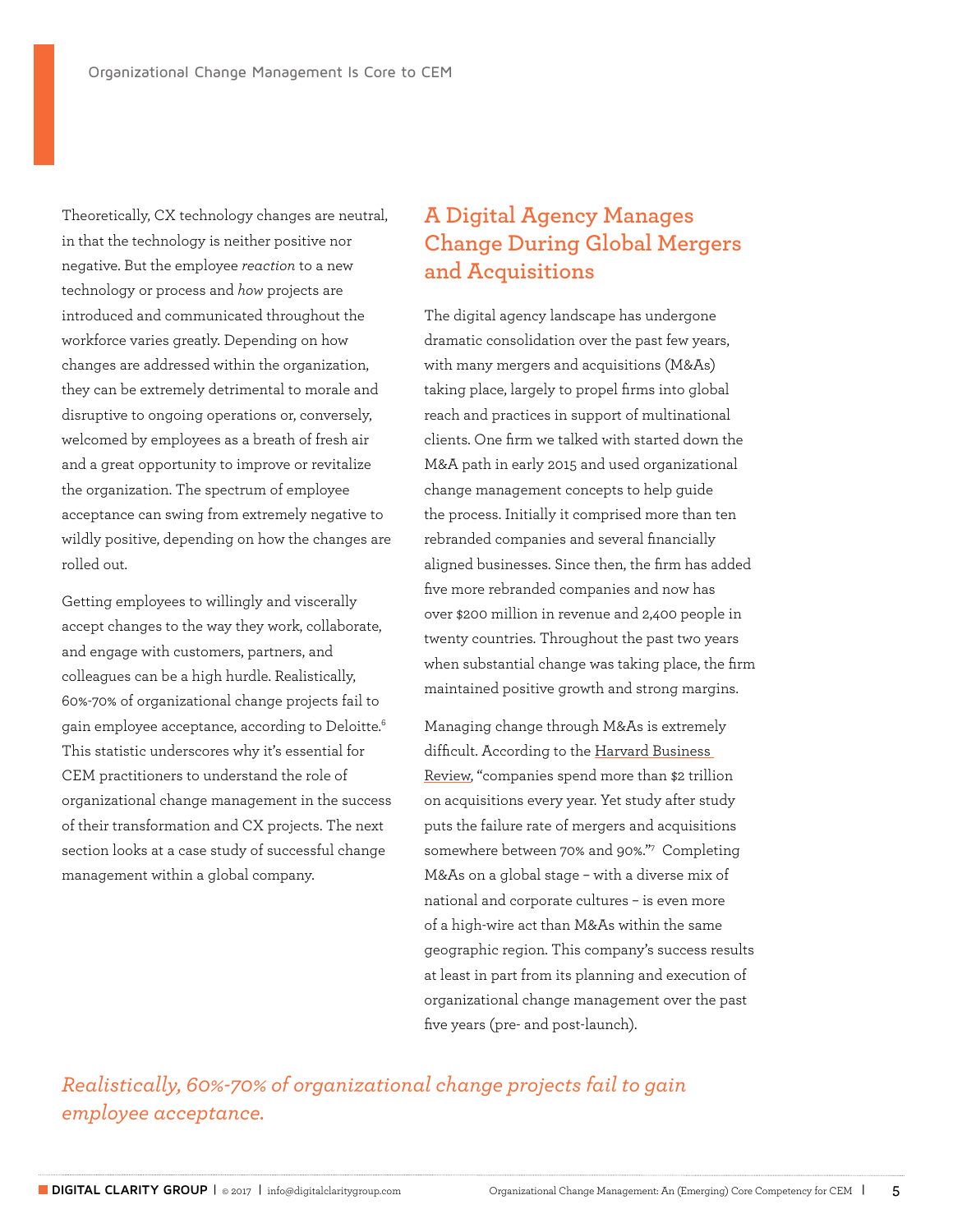Three major concepts drove the firm's approach to managing change: create a vision, invest in relationships, and communicate, communicate, communicate:

- **Create a vision.** The overriding message that executives articulated was simple: "one firm, with a global vision." This meant they wanted to become like a worldwide management consulting firm guided by industry leaders, such as Accenture and McKinsey. For example, at Accenture, a large SAP project may involve four experts in Chicago and fifty experts in Germany (one firm), and at McKinsey, the partner driving an engagement can be from anywhere, globally, in the firm (global vision).
- **Invest in relationships.** In building a global firm from smaller companies throughout the world, the company knew it needed to create a shared culture that inspired every employee. An internal team working with an outside agency identified and focused on the totality of aspirational values across the many firms in order to accomplish this.

Employees were encouraged to support crossoffice sales teams and to resource projects internally across offices. For project kickoffs, teams fly to a single location and work together to launch the project – this global travel helps create project success and develop the common culture, and also helps attract twenty- and thirty-something recruits to join the company.

The firm also helped teams to stay connected and collaborate, and to reinforce the common culture. They deployed Salesforce, a shared calendaring system, a global intranet (with knowledge-sharing, a robust team directory, and a wall on Tumblr), Hive for project management and control, and firm-wide initiatives like charitable giving.

 **Communicate, communicate, communicate.**  From the beginning, senior executives realized they needed to communicate their message repeatedly across the firm, and lived by the maxim that "culture eats strategy for breakfast." They believed that if the culture wasn't aligned and people were not collaborating, "all the charts, tasks distribution, and town meetings wouldn't work."

Prior to launching the global firm, executives spent several years building internal relationships across the multiple companies that were eventually incorporated into the one firm. For example, over a three-year period quarterly meetings for executives focused on revenue, and multiple workshops with director-level teams focused on operations and leadership for building relationships between teams. Ultimately, the company brought everyone in the firm to a meeting post-launch that deepened relationships and reinforced the global/one-firm culture. Executives believe that a steady drumbeat of communication over a long period of time is the key to successful M&A efforts.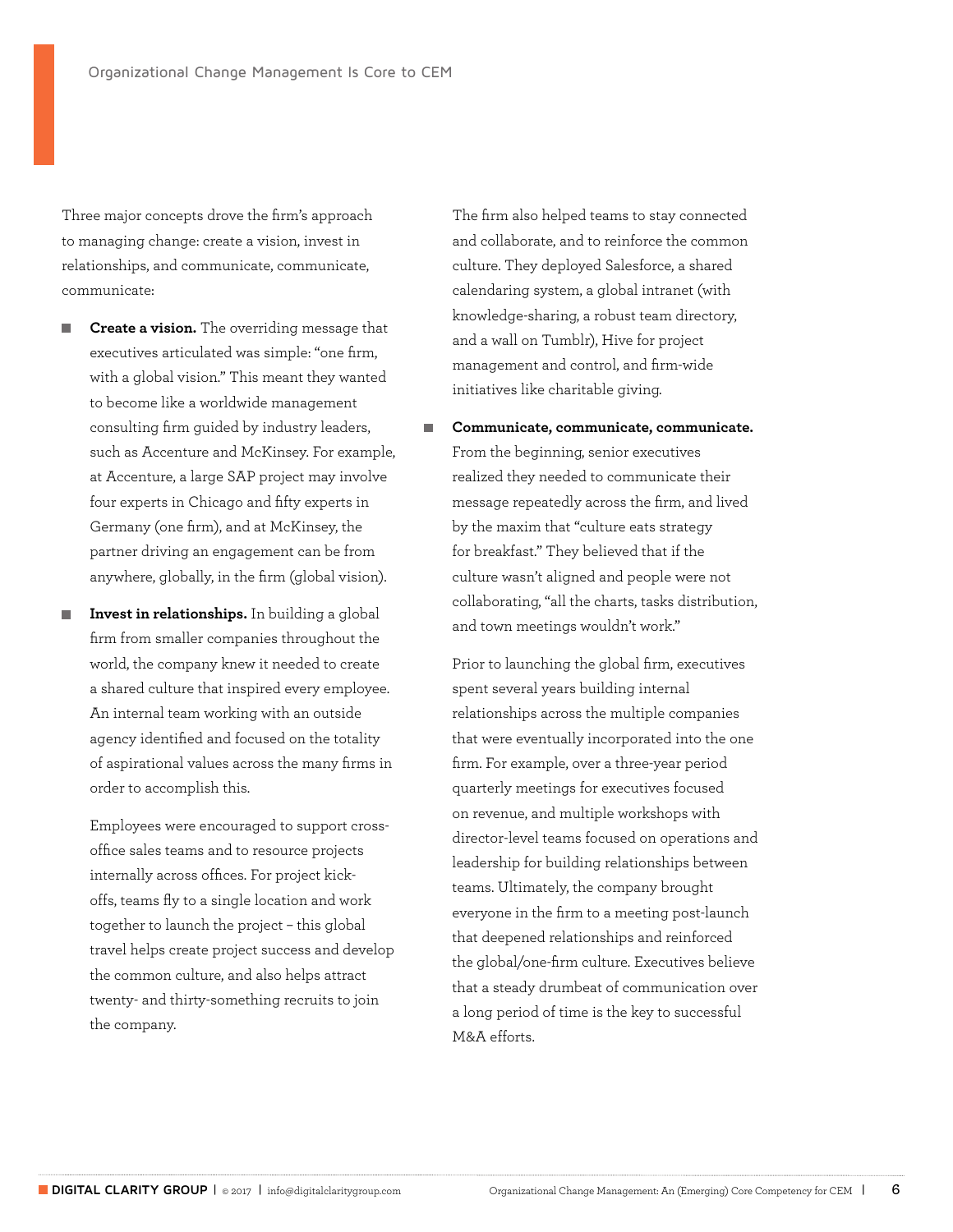## Failure to Address Change Can Create Other Failures

In focus groups and private discussions over the past three years, we've heard clearly from CEM and CX digital service providers that organizational change management is one of their, and their clients', biggest stumbling blocks. The ability to manage change within an organization can literally make or break the success of an individual CX project or a larger digital transformation effort. Table 1 illustrates some areas of focus for organizational change management, with specific examples of the countless changes that digital transformation, CEM, or a CX technology project may introduce.

#### Table 1 **Examples of Business Actions That Create Organizational Change**

|                  | FOCUS OF ORGANIZATIONAL CHANGE                                                                      | <b>EXAMPLES</b>                                                                                        |
|------------------|-----------------------------------------------------------------------------------------------------|--------------------------------------------------------------------------------------------------------|
| <b>STRATEGY</b>  | One or more new companies are acquired<br>ш                                                         | A digital agency acquires multiple companies across the globe                                          |
|                  | Products and services change drastically                                                            | A company discontinues its hardware business                                                           |
|                  | Customer touchpoints not valued by customers<br>(or the company) may be streamlined                 | A company closes some or all stores                                                                    |
|                  | Employees are replaced by technology<br>H.                                                          | $\blacksquare$ A firm introduces chatbots, voice response units (VRU), and<br>customer self-service    |
|                  | A company changes its business partners and/or<br>channel strategy                                  | A brand manufacturer starts selling direct to consumer                                                 |
| <b>STRUCTURE</b> | Departments or workgroups are realigned, given a new purpose, or<br>dissolved                       | $\blacksquare$ IT resources are moved from a central group into the business<br>on a permanent basis   |
|                  | New roles (and new departments) are created                                                         | New roles could be chief customer officer, chief customer<br>experience officer, or chief data officer |
|                  | Reporting relationships for many employees change                                                   | Departments are consolidated, with some executives leaving                                             |
|                  | The business realigns from a centralized structure to a decentralized<br>one, or vice versa         | European operations managed centrally are switched to country<br>a sa<br>operations                    |
| <b>CULTURE</b>   |                                                                                                     |                                                                                                        |
|                  | A company makes a strategic shift to transforming the customer<br>experience                        | New metrics are introduced to measure customer satisfaction,<br>such as net promoter                   |
|                  | A company launches a new focus on cost reduction<br>u.                                              | New metrics are deployed to measure employee productivity,<br>such as service level/response time      |
|                  | Employees are expected to work with technologies that conflict with<br>T I<br>their personal values | The organization deploys facial recognition or drones                                                  |
|                  | Older employees begin retiring in high numbers                                                      | A company launches a mentoring program for inexperienced<br>and new hires                              |
| <b>PROCESSES</b> | Business processes shift from functional activities to<br>٠<br>cross-functional design              | Order-to-cash is implemented to replace numerous<br>H.<br>departmental processes                       |
|                  | Certain business activities are outsourced                                                          | Web content creation is outsourced to a digital agency                                                 |
| SYSTEMS          | A new, large-scale IT system is deployed for everyone                                               | The organization implements enterprise-scale applications such<br>as ERP, SCM, PLM, and HRM            |
|                  | A new organization-wide productivity suite is deployed                                              | The organization shifts to a new calendaring, email, and<br>collaboration product                      |
|                  | The organization focuses on cybersecurity                                                           | The new cyber software makes it harder for customers and<br>prospects to engage with the firm          |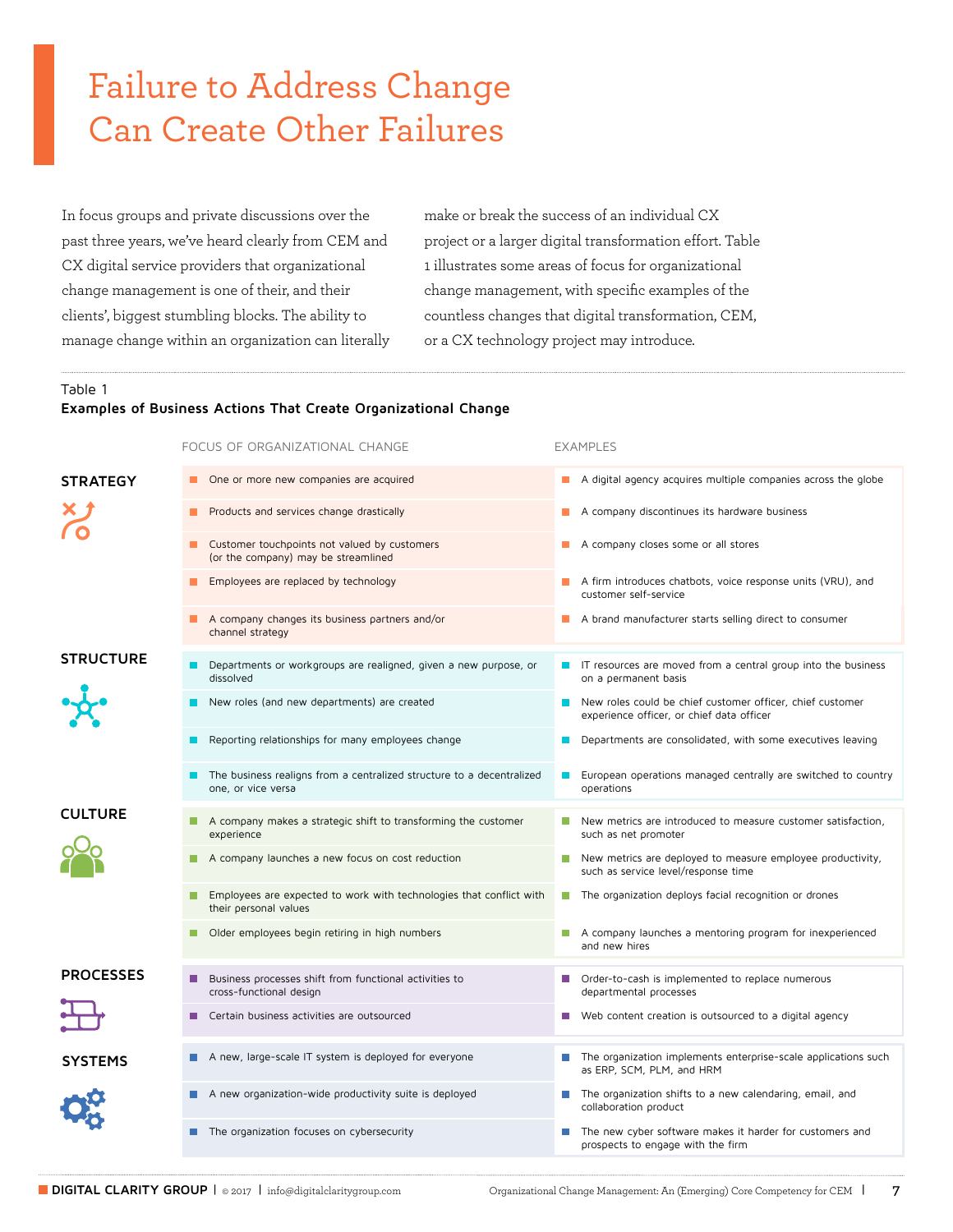The list of possible changes and the impact to the organization goes on and on depending upon the specific organization(s) involved, the industry, the geographic location, the business culture(s), and the extent of disruption being introduced. A constant factor in digital transformation, CEM, or even CX projects is that changes are frequently problematic for individuals, managers, executives, or the entire organization to navigate. That is why bringing organizational change management expertise, methodologies, and best practices on board to impact the outcome is so critically important.

The overarching requirement for success is to bring people along so that changes (and the reasons behind the changes) are understood and accepted, seen as beneficial, and implemented in a positive manner that builds teamwork, commitment to excellence, and willingness to take on new challenges or even very real risks. Without a successful organizational change management effort, the outcomes can be dire (see Figure 3).

The next section looks at a failed CMS implementation that was eventually resurrected and provides important lessons.

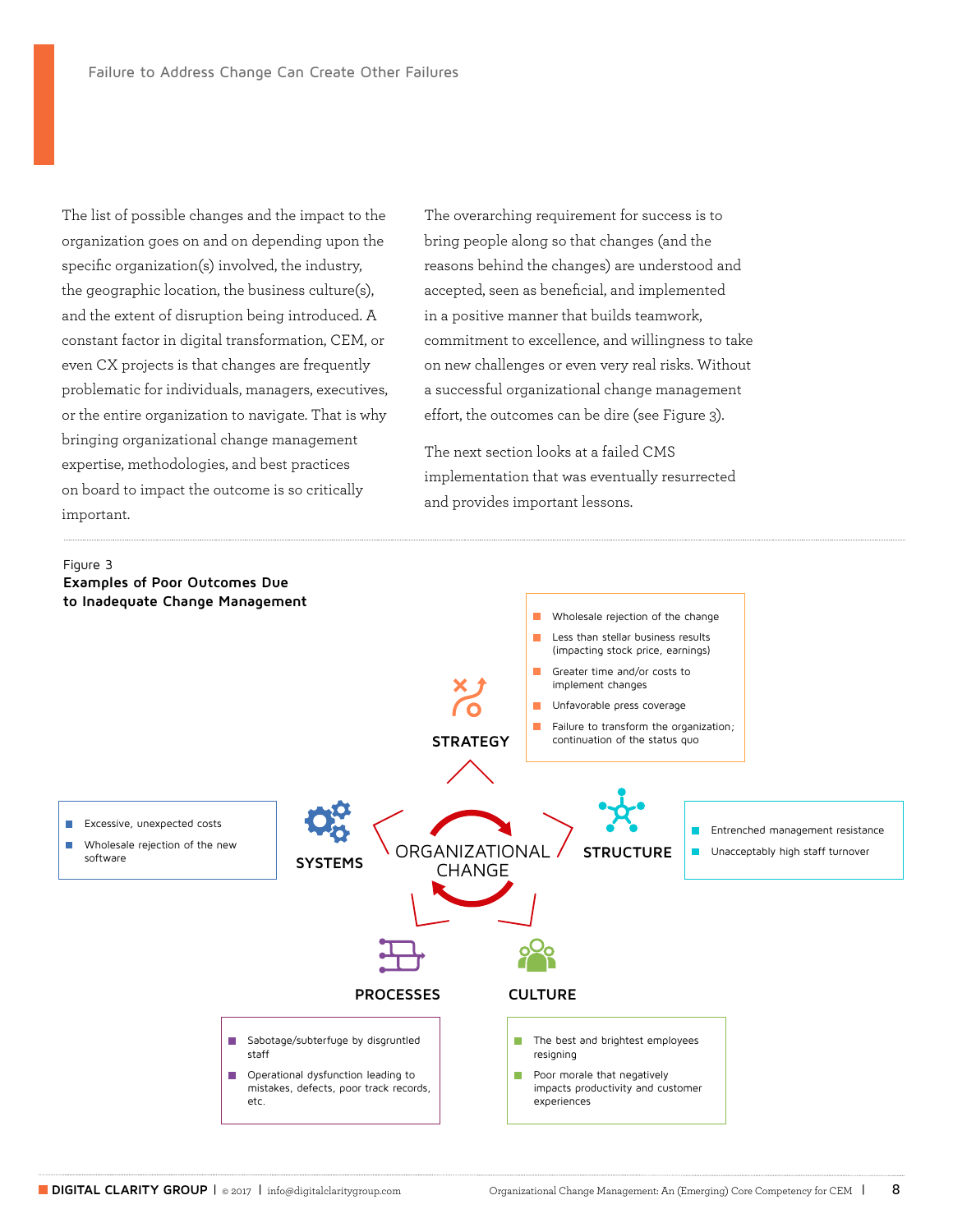## **The "Lazarus" Project: A Nearly Failed CMS Implementation Comes Back to Life**

During our research on [lessons learned](http://www.digitalclaritygroup.com/seven-crucial-lessons-cms/) in content management systems (CMS) implementations, we discovered a firm that had botched the change management for its implementation so badly that the effort completely failed before springing back to life three years later.8 Today, the decentralized organization has about 27,000 pages on the CMS public site, with just over 500 content contributors and 250 unique business units represented. But when the project began, many business stakeholders, the web team, and IT were on different timelines, making it difficult to prepare content. Plus, the CMS team, which was tiny at 2.5 headcount, did not have a strong working relationship with IT. The CMS team operated on the classic "throw things over the wall to IT" principle, with poor results. Ultimately, everyone in the CMS team quit in frustration.

The project waited in abeyance until a new sponsor could be located and a project team could be formed. Three years later, the project was resurrected. The former manager returned in a contractor capacity and was eventually rehired after the CMS team was overhauled and placed within IT, reporting to the CIO. The new team became the central services unit for the enterprise. Developers, web engineers, and business managers for employees who publish content were organized into a single group that now has close relationships with marketing communications and research. They created new web engineer positions that evolved from systems administrators. A local

agency reviewed the environment – looking at policies, practices, and infrastructure – and created a five-year plan. At this point, the CMS project was back up and running successfully.

Using hindsight, the project manager identified eight key lessons learned (see Table 2), many of which involve the need for better communications – a crucial element in successful change management. In particular, note lessons one and two.

#### Table 2 **Lessons Learned from a Resuscitated CMS Project**

|   | Form an internal customer advisory panel comprising employees<br>from across the organization. Have the advisory team and CMS<br>team members host internal blogs and hold Q&A sessions and drop-<br>in sessions. Sponsor meetings throughout the organization, and<br>work as evangelists to build organizational change management. |
|---|---------------------------------------------------------------------------------------------------------------------------------------------------------------------------------------------------------------------------------------------------------------------------------------------------------------------------------------|
| 2 | Develop a digital strategy document as a quiding blueprint so that<br>everyone is on the same page, and everyone knows where the<br>organization is headed.                                                                                                                                                                           |
| 3 | Do not underestimate the need for planning; there's no such thing<br>as too much.                                                                                                                                                                                                                                                     |
| 4 | Use a services partner; it's better to rely on an expert's<br>understanding than to try to learn it yourself.                                                                                                                                                                                                                         |
| 5 | Network with other organizations to learn from their experiences.                                                                                                                                                                                                                                                                     |
| 6 | Create an integrated team that is responsible for<br>the initiative.                                                                                                                                                                                                                                                                  |
| 7 | Involve stakeholders from the beginning.                                                                                                                                                                                                                                                                                              |
|   | Build a strong relationship with the CMS vendor.                                                                                                                                                                                                                                                                                      |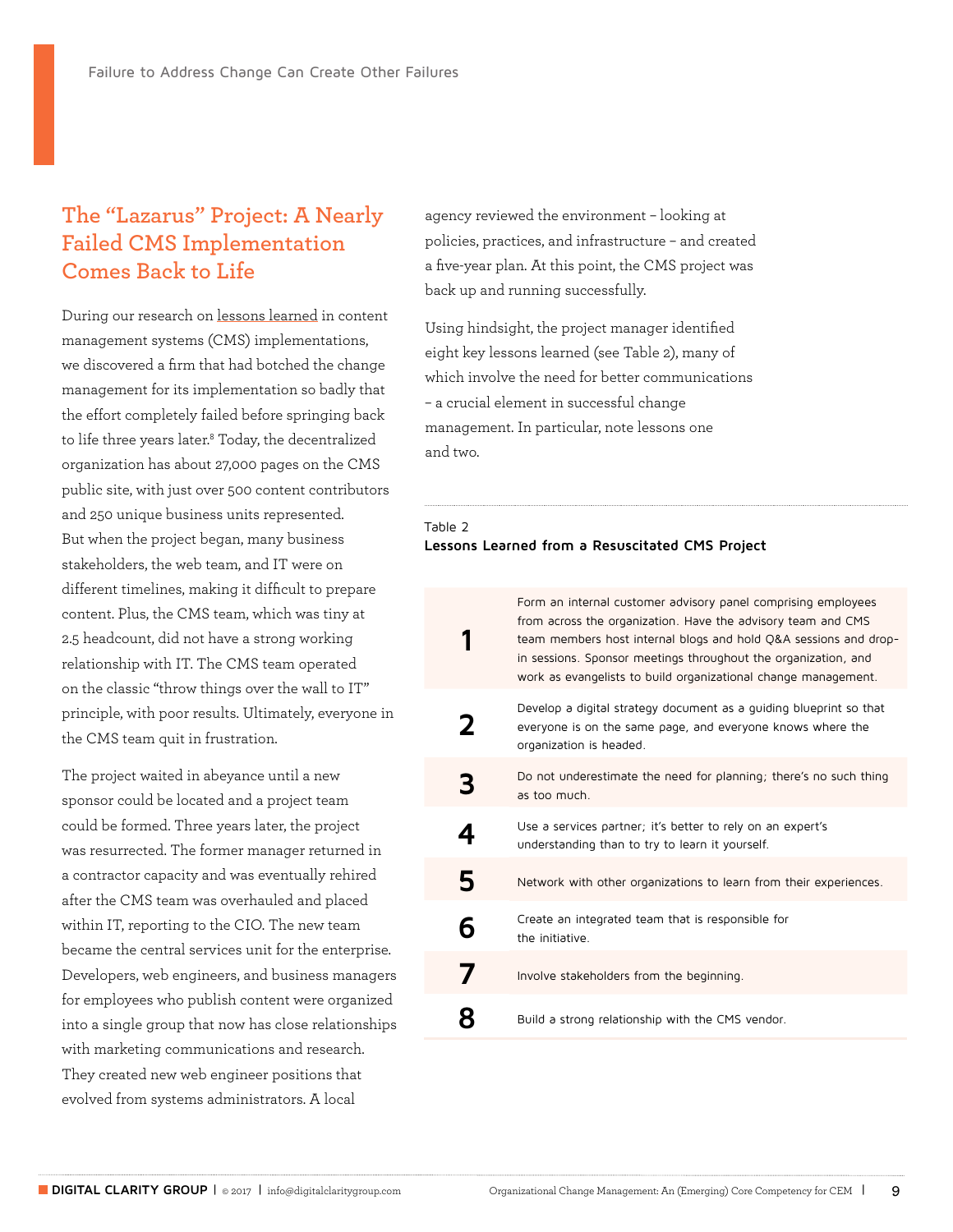## Strategies for Successful Change Management

Once senior executives sign off on organizational change management for a CEM initiative or CX project, the first question is usually: *Who will lead the change management effort?* Or, more specifically: *Who is qualified to lead the organizational change management effort?*

Most organizations struggle to answer these questions because they lack core, essential insights and experience in how to launch organizational change management. The usual suspects tapped to lead the internal effort are often HR (typically with very mixed results) or [IT](http://www.digitalclaritygroup.com/role-organizational-change-management/) (also with a spotty record of success). Some organizations turn to outside experts, whether they are well known management consulting firms or specialty consultants with deep expertise and proven change management

methodologies.9 Other firms lead the effort from the C-suite, which also usually results in moderate success unless the executives in charge have prior experience in leading specific transformational changes, such as executing post-M&A activities or implementing omnichannel, for example.

Fortunately, a change management body of knowledge exists that can help companies succeed. Figure 4 shows how the various change management methodologies can be fitted together to support the full duration of a change initiative. The question mark and open areas also represent that many organizations find themselves fitting together proven methodologies with homegrown solutions and approaches.

Figure 4

**Many Organizations Rely on a Mixture of Disciplines, Methodologies, and Toolkits**

**Kotter's Eight-Stage Change Model**

**Prosci's ADKAR\* Change Management Model**

\* Awareness, Desire, Knowledge, Ability, and Reinforcement



**COMMUNICATION/DIALOGUE**

**COMPETENCY ASSESSMENTS**

#### **INCENTIVES/DISINCENTIVES**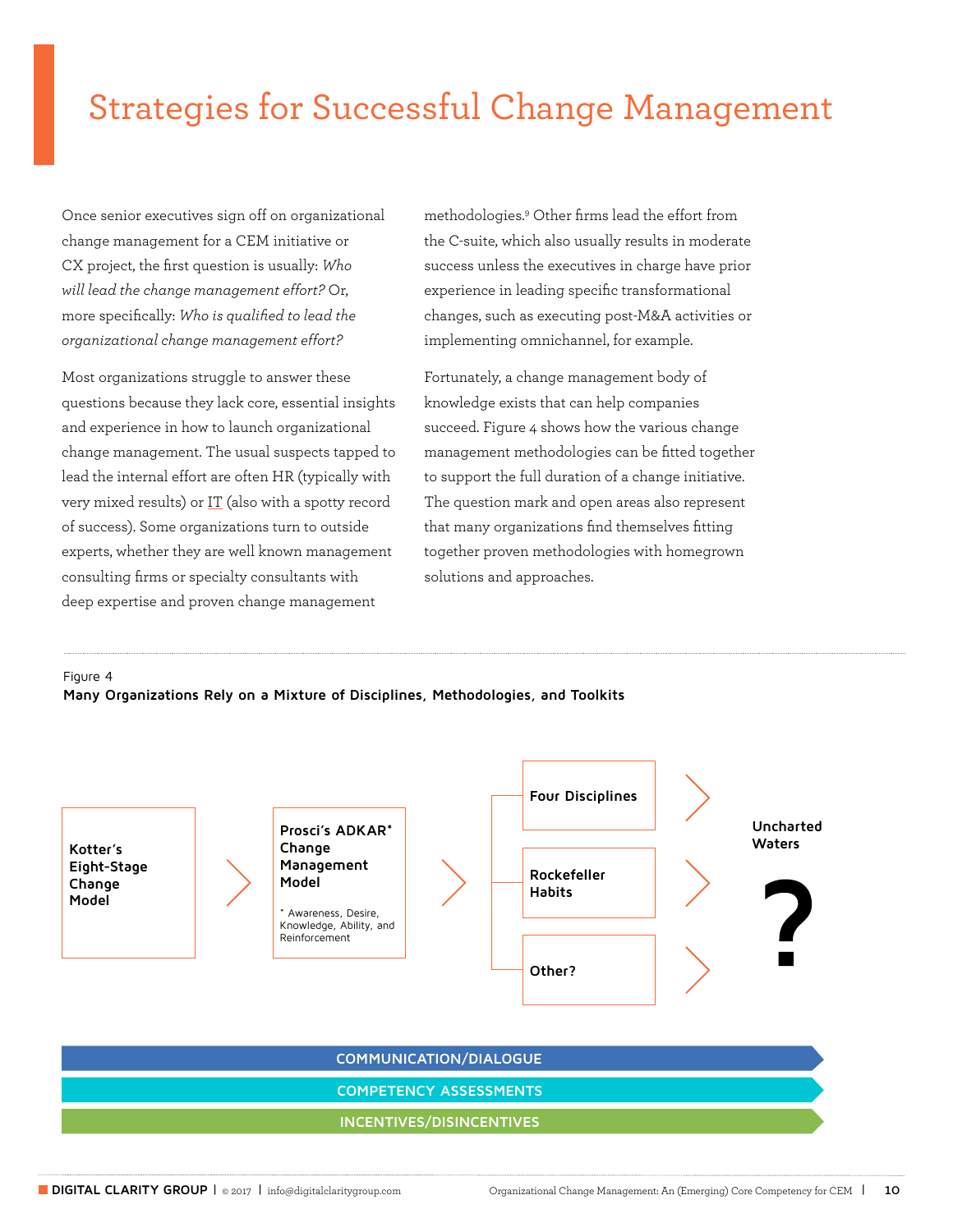## **Kotter's Eight-Stage Approach for Leading Change Is Excellent for Executives**

As the leading luminary in organizational change management, John P. Kotter developed an "Eight-Stage Process of Creating Major Change" (see Figure 5). These steps are insightful and quite helpful for senior executives, but unfortunately they are not detailed enough or long-lived enough to see executives and the organization from conception to a successful conclusion. Still, Kotter's advice is valuable and should unquestionably be the starting point for the project team's organizational change management practice.

Equally important is Kotter's "Eight Errors Common to Organizational Change Efforts, and Their Consequences" (see Figure 6). If nothing else, every single change management practitioner, from the CEO on down, should internalize these common errors because the eight points are grounded in deep wisdom and experience. In particular, *undercommunicating* is a deadly, yet frequent, mistake by far too many executives.

#### Figure 5

**The Eight-Stage Process of Creating Major Change**

- **1** Establish a ser
- Create the gu
- **3** Develop a visi
- **4** Communicate

**5** Empower broad

**6** Generate short

- **7** Consolidate gains and produce more change
- 8 Anchor new approaches in the culture

#### Figure 6

**Eight Errors Common to Organizational Change Efforts and Their Consequences**

|                   | <b>COMMON ERRORS</b>                                                      |                                                                                               | <b>CONSEQUENCES</b>                                 |
|-------------------|---------------------------------------------------------------------------|-----------------------------------------------------------------------------------------------|-----------------------------------------------------|
| nse of urgency    | Allowing too much complacency                                             | New strategies aren't<br>implemented well<br>Acquisitions don't achieve<br>expected synergies |                                                     |
| iding coalition   | Failing to create a sufficiently<br>powerful guiding coalition            |                                                                                               |                                                     |
| on and strategy   | Underestimating the power<br>of vision                                    |                                                                                               |                                                     |
| the change vision | Undercommunicating the vision by<br>a factor of 10 (or 100 or even 1,000) |                                                                                               | Reengineering takes too long<br>and costs too much  |
| ad-based action   | Permitting obstacles to block<br>the new vision                           |                                                                                               |                                                     |
| t-term wins       | Failing to create short-term wins                                         |                                                                                               | Downsizing doesn't get costs<br>under control       |
| ains and produce  | Declaring victory too soon                                                |                                                                                               |                                                     |
| pproaches         | Neglecting to anchor changes firmly<br>in the corporate culture           |                                                                                               | Quality programs don't deliver<br>hoped-for results |

Business Review Press, 1996

Source: Leading Change, John P. Kotter, Harvard Source: Leading Change, John P. Kotter, Harvard Business Review Press, 1996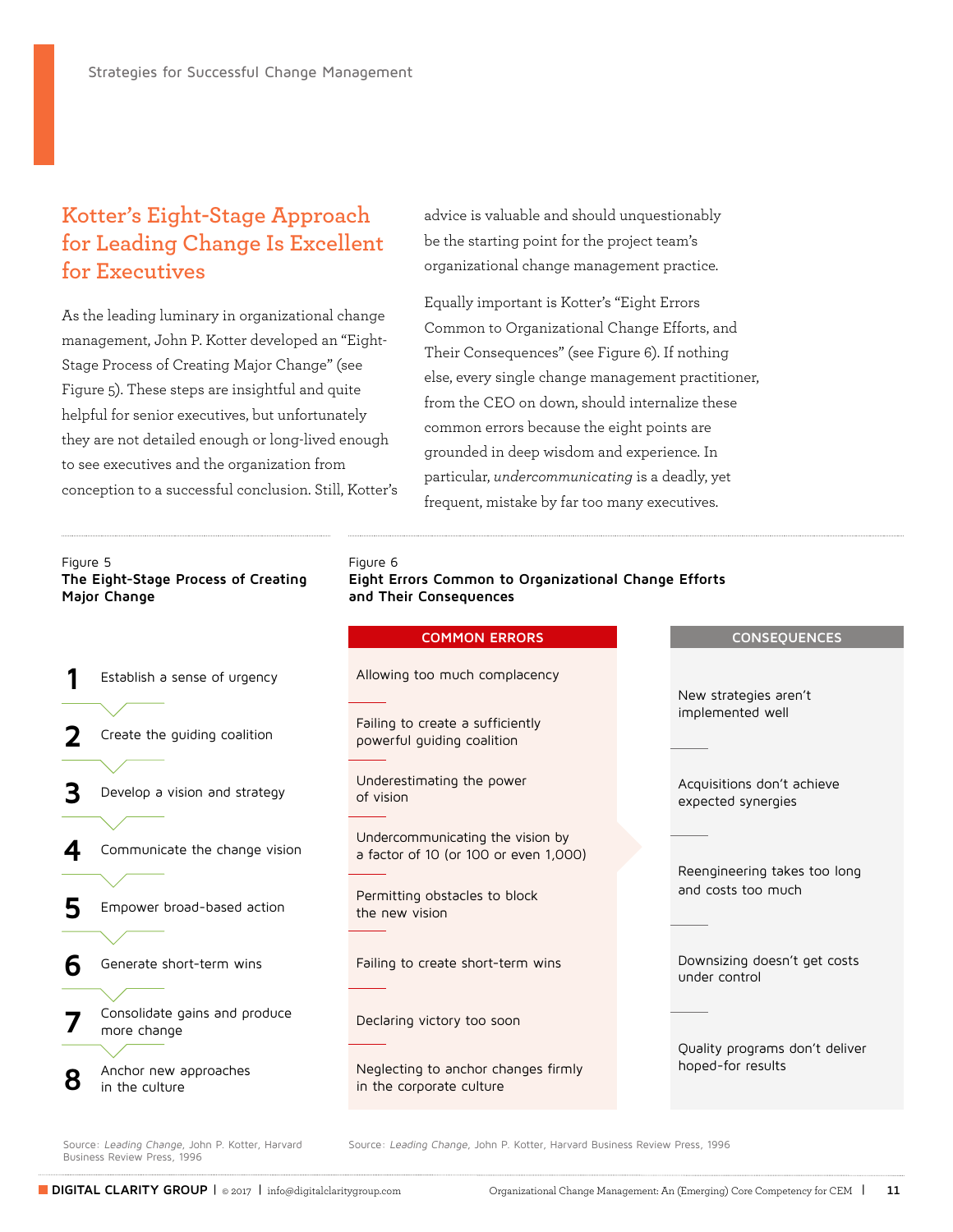## **Prosci Tackles Organizational Change Management at the Operational Level**

Prosci ("professional" + "sciences") is widely known in the organizational change management profession for its research data and change management methodology and tools. The company claims that its research is based on best practices in 3,500 international organizations – and that more than three-quarters of Fortune 100 companies use Prosci for organizational change management. The methodology and tools are explained in depth on the Prosci [corporate website](http://www.change-management.com/tutorial-communication-with-without.htm) and in books by Jeffrey Hiatt, including *Change Management, The People Side of Change*, and *ADKAR, How to Implement Successful Change in Our Personal Lives and Professional Careers*. *10*

Compared to Kotter's eight-stage approach, which is well suited for executives, the Prosci tools and methodology are more detailed and more specific, but also more operational. For that reason, many organizations start out with the Kotter approach and then opt for the more pragmatic, hands-on Prosci technique. The cornerstone of the methodology is the combination of steps for changing the organization aligned with steps for changing individuals. Figure 7 depicts how the two approaches – organizational and individual – are blended over the course of the change management initiative.

#### Figure 7 **Prosci's Change Management Model** Connecting organizational and individual change management

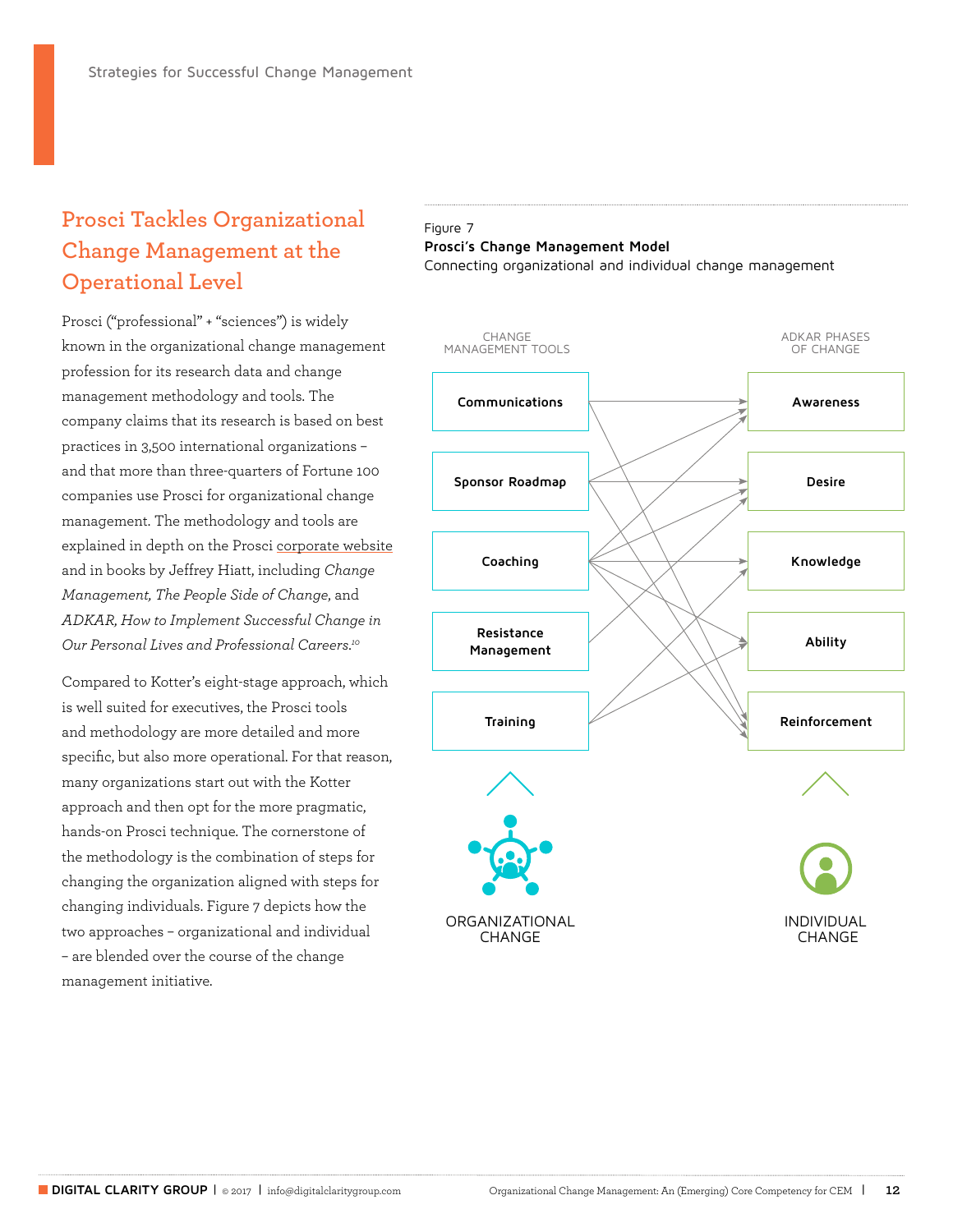## **Using Crucial Conversations as Change Management Tools**

The methodologies for organizational change management become sparse after an organization has explored Kotter's approach and the Prosci tools and methodology. But the need for a more hands-on approach is bigger than ever. Some organizations realize that they need more insight than what the two approaches (Kotter and Prosci) can provide, so they take matters into their own hands by finding management techniques that fill in the missing pieces or take the change management approach deeper into operational measurement over time. In some cases, executives make up their own approaches, to surprisingly good results.

One example of a particularly helpful tool that addresses the big change management pitfall of undercommunicating is a series of books and tools about *Crucial Conversations, Crucial Confrontations, Crucial Accountability* by Joseph Grenny, et. al. These books are important if for no other reason than that organizations typically fail at change management because of poor, inadequate, and infrequent communication from the top.

## **Other Methodologies and Toolkits Can Help with Operations**

Some organizations have found it helpful to use other management books, tools, practices, and methods to manage the nitty gritty of change as it unfolds from a lofty, strategic level to dayto-day implementation and measurement. One example of a somewhat frequently used change management tool is *The 4 Disciplines of Execution* by Sean Covey. The approach detailed in this book provides a good way for executives and managers to measure how well goals are being achieved. This book, which is based upon a management practice and provides both tools and a video, covers the four "Ds," or disciplines, of execution:

- Focusing on the wildly important
- Acting on lead measures п
- П Keeping a compelling scoreboard
- Creating a cadence of accountability

Another book that falls in the same camp is *Mastering the Rockefeller Habits*, which is loaded with downloadable toolkits, checklists, KPIs, and other pragmatic details taking the executive team from strategic planning to detailed operational management. A high-level example of a checklist for executives is shown in Table 3.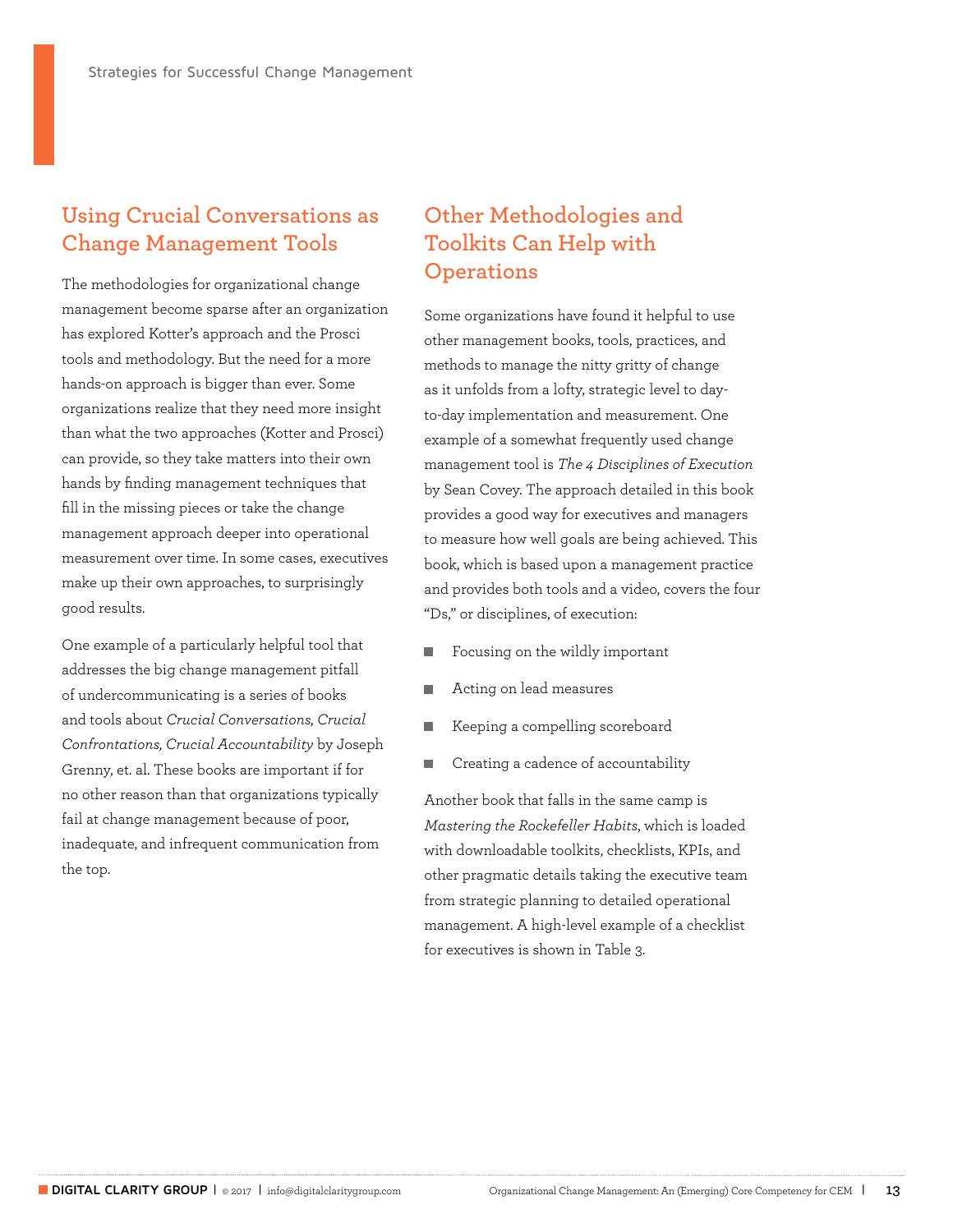As can be seen by techniques identified in *Crucial Conversations*, *The 4 Disciplines*, and *Mastering the Rockefeller Habits*, there are many different approaches for senior executives to follow that will lead to successful changes within the organization. Many organizations start with Kotter's guidelines and then move to Prosci's guidance, but once they are into the change management process find they need more operational controls. That is where techniques like the four Ds and the Rockefeller Habits become helpful.

The overriding point when choosing an organizational change management approach is that executives should: 1) understand the different approaches, tools, and techniques available for executing change management strategies, 2) select the right combination of tools for their organization and management style, and 3) follow the methodologies and tools they selected to completion. It's critically important that the executive team not give up midway into the process. And no matter which tools are selected, executives must realize that most change management initiatives take considerably longer than they expect. The most important lesson throughout the change management process is to stay the course and keep communicating with everyone in the organization.<sup>11</sup>

### Table 3

#### **The Rockefeller Habits Approach for Executive Management**

|   | The executive team is healthy and aligned. Team members<br>understand each other's differences, priorities, and styles.                                                                                                    |
|---|----------------------------------------------------------------------------------------------------------------------------------------------------------------------------------------------------------------------------|
| 2 | Everyone agrees with and is aligned with the most important thing<br>that needs to be accomplished this quarter to move the company<br>forward.                                                                            |
|   | Communication rhythm is established and information moves<br>through the organization accurately and quickly.                                                                                                              |
|   | Every facet of the organization has a person assigned with<br>accountability for ensuring goals are met.                                                                                                                   |
|   | Ongoing employee input is collected to identify obstacles and<br>opportunities. All executives (and middle managers) have a start/<br>stop/keep conversation with at least one employee weekly.                            |
| 6 | Reporting and analysis of customer feedback data is as frequent<br>and accurate as that of financial data.                                                                                                                 |
|   | Core values and purpose are "alive" in the organization.<br>Core values are discovered, purpose is articulated, and all<br>employees know both.                                                                            |
|   | Employees can articulate key components of the company's<br>strategy accurately.                                                                                                                                           |
|   | All employees can answer quantitatively whether they had a good<br>day or week.                                                                                                                                            |
|   | The company's plans and performance are visible to everyone. A<br>"situation room" is established for weekly meetings (physical or<br>virtual). Core values, purpose, and priorities are posted throughout<br>the company. |
|   |                                                                                                                                                                                                                            |

Source: Mastering the Rockefeller Habits, Harnish Verne, Gazelles Inc., 2011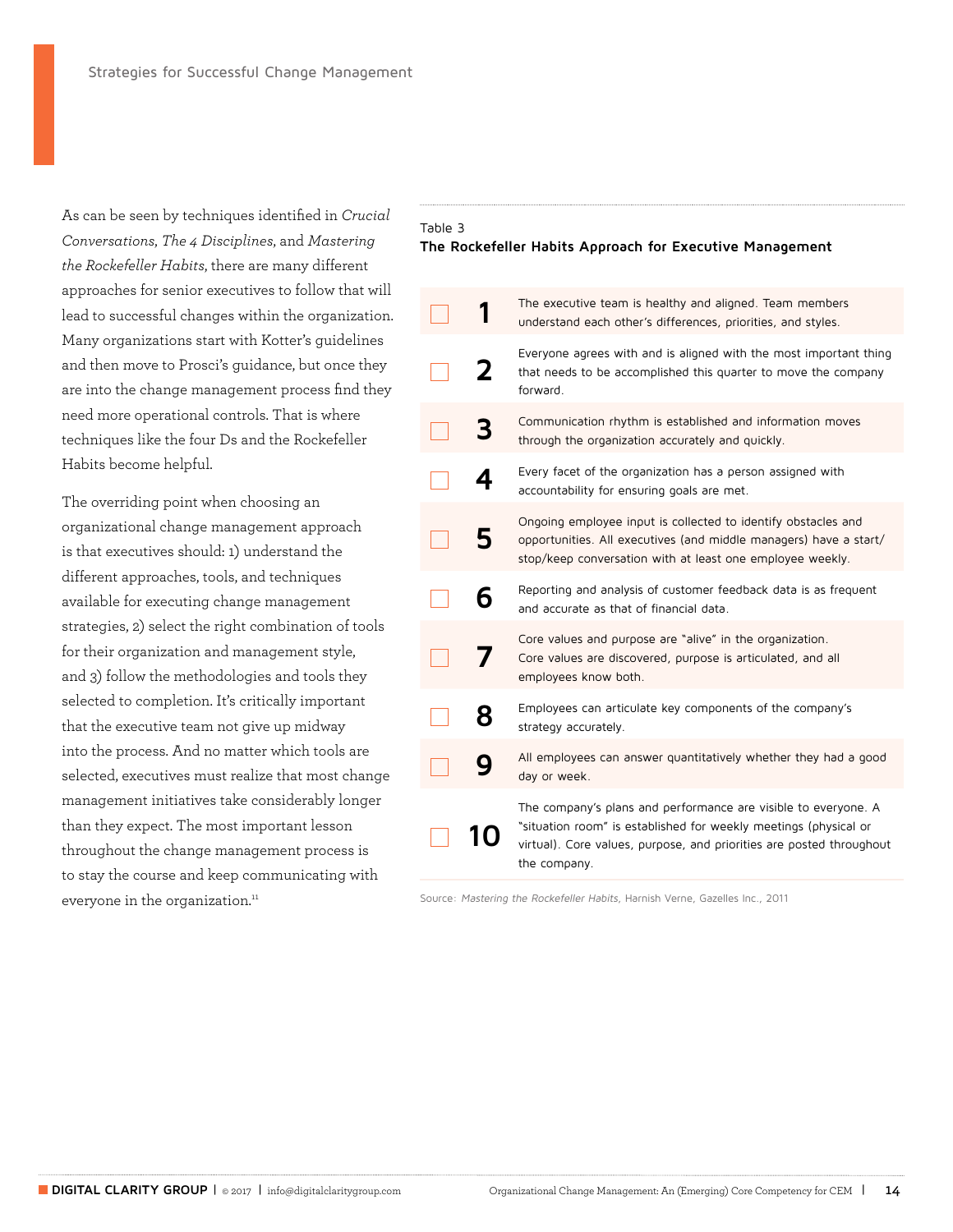## Conclusion: Successful Organizations Never Stop Communicating

Organizational change management is not an easy thing for executives to undertake. But without it, many crucially important business decisions – such as mergers and acquisitions, shifts in business strategies, and new product rollouts, to name a few – either fail or miss the expected mark. For this reason, executives must understand the importance of, and learn how to apply, organizational change management best practices to their strategic initiatives. Even if the organization already has experienced change management practitioners in pockets of the organization (such as HR, IT, or process improvement teams), executives still need to understand and drive the process from start to finish. Why? Because organizational change management is inextricably linked with the execution of business strategy and operational excellence.

Once executives come to realize that change management is a core competency for the C-suite as well as mid-level managers, they also begin to see the importance of communication. If there is a secret sauce for successful organizational change management, it's this: *communicate, communicate, communicate. And when you think you're done communicating, communicate some more.* This secret sauce means that you communicate in many different forms, including the following:

- All hands/organization-wide calls and videos
- **T** Town hall meetings involving two way exchanges with the entire organization or smaller groups (such as locations, regions, departments)
- Group meetings with all managers at different levels (e.g., all senior directors)
- Individual meetings/discussions between п managers (or supervisors) and direct reports
- Discussions with customer advisory panels
- In-depth discussions with groups heavily impacted (e.g., IT)
- Discussions with anyone or any group that requests more dialogue

Executives who have successfully driven change in their organizations say repeatedly that *communication is more important than any organizational change management checklist, toolkit, or discipline.* Communicating change throughout the organization easily makes the difference between success, failure, and middling results. So focus on communication as the critical success factor, and incorporate it into whatever methodologies the organization chooses to follow.

#### *Note:*

*The following organizations were interviewed for this report:* 

- *Mirum*
- *Oregon Health and Science University*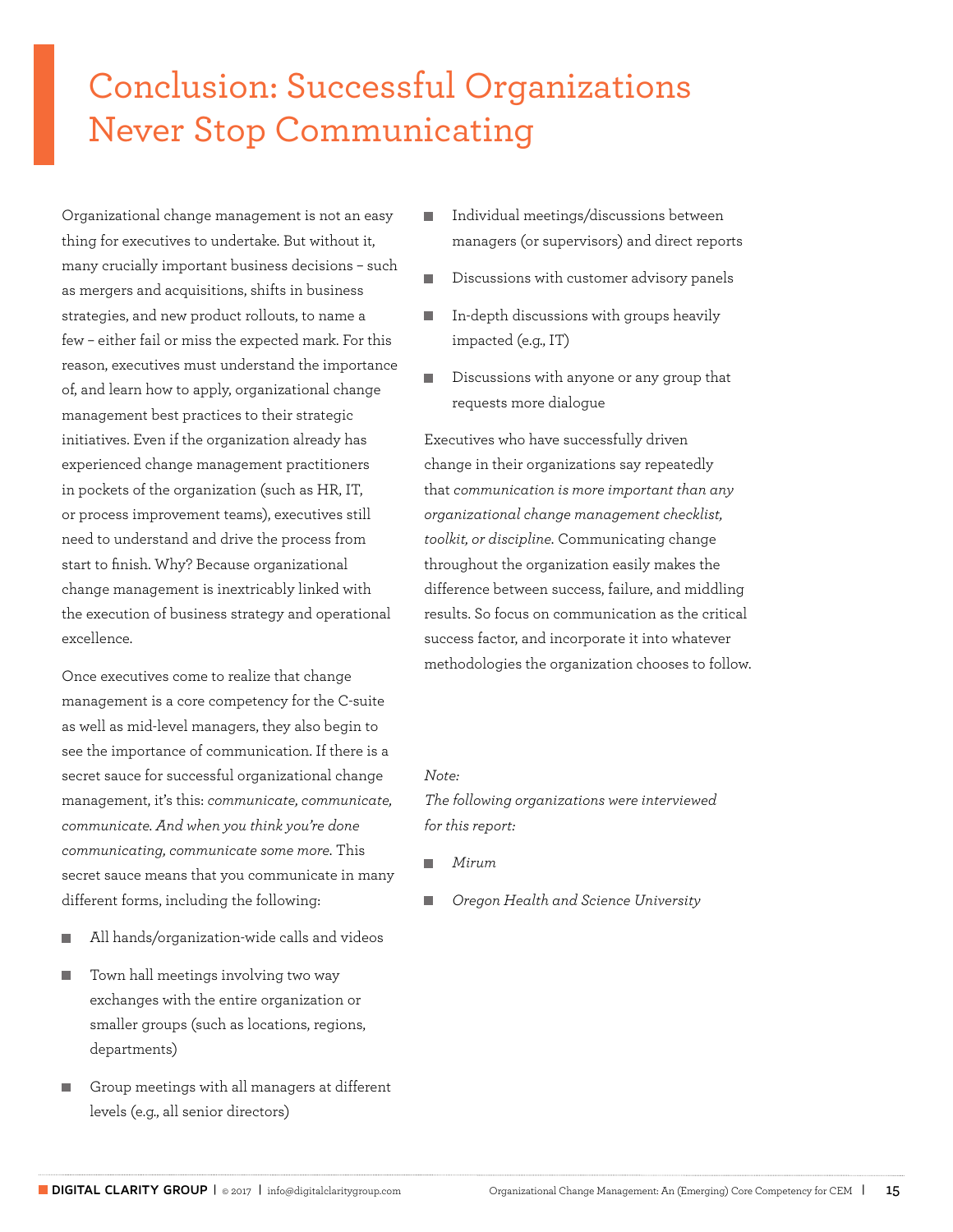## Endnotes

- 1 "The CEM Imperative: Customer Experience in the Age of the Empowered Consumer," [http://](http://www.digitalclaritygroup.com/the-cem-imperative-customer-experience-in-the-age-of-the-empowered-consumer/) [www.digitalclaritygroup.com/the-cem-imperative](http://www.digitalclaritygroup.com/the-cem-imperative-customer-experience-in-the-age-of-the-empowered-consumer/)[customer-experience-in-the-age-of-the](http://www.digitalclaritygroup.com/the-cem-imperative-customer-experience-in-the-age-of-the-empowered-consumer/)[empowered-consumer/](http://www.digitalclaritygroup.com/the-cem-imperative-customer-experience-in-the-age-of-the-empowered-consumer/)
- 2 Ibid.
- 3 Leading Change, John P. Kotter, Harvard Business Review Press
- 4 "Transform Customer Experience and Operational Excellence By Going Digital Outside and Inside," [http://www.digitalclaritygroup.com/transform](http://www.digitalclaritygroup.com/transform-customer-experience-and-operational-excellence-by-going-digital-outside-and-inside/)[customer-experience-and-operational-excellence](http://www.digitalclaritygroup.com/transform-customer-experience-and-operational-excellence-by-going-digital-outside-and-inside/)[by-going-digital-outside-and-inside/](http://www.digitalclaritygroup.com/transform-customer-experience-and-operational-excellence-by-going-digital-outside-and-inside/)
- 5 "This Chart Shows Why So Many Change Management Efforts Fail," [https://www.forbes.com/](https://www.forbes.com/sites/markmurphy/2016/06/05/this-chart-shows-why-so-many-change-management-ef) [sites/markmurphy/2016/06/05/this-chart-shows](https://www.forbes.com/sites/markmurphy/2016/06/05/this-chart-shows-why-so-many-change-management-ef)[why-so-many-change-management-efforts-fail/](https://www.forbes.com/sites/markmurphy/2016/06/05/this-chart-shows-why-so-many-change-management-ef)
- 6 "Demystifying Organizational Change," [https://](https://www2.deloitte.com/content/dam/Deloitte/lu/Documents/public-sector/lu-demystifying-change-management.pdf) [www2.deloitte.com/content/dam/Deloitte/lu/](https://www2.deloitte.com/content/dam/Deloitte/lu/Documents/public-sector/lu-demystifying-change-management.pdf) [Documents/public-sector/lu-demystifying-change](https://www2.deloitte.com/content/dam/Deloitte/lu/Documents/public-sector/lu-demystifying-change-management.pdf)[management.pdf](https://www2.deloitte.com/content/dam/Deloitte/lu/Documents/public-sector/lu-demystifying-change-management.pdf)
- 7 "The Big Idea: The New M&A Playbook," Harvard Business Review [https://hbr.org/2011/03/the-big](https://hbr.org/2011/03/the-big-idea-the-new-ma-playbook)[idea-the-new-ma-playbook](https://hbr.org/2011/03/the-big-idea-the-new-ma-playbook)
- 8 "Seven Crucial Lessons Learned In Content Management System Implementations," [http://](http://www.digitalclaritygroup.com/seven-crucial-lessons-cms/) [www.digitalclaritygroup.com/seven-crucial-lessons](http://www.digitalclaritygroup.com/seven-crucial-lessons-cms/)[cms/](http://www.digitalclaritygroup.com/seven-crucial-lessons-cms/)
- 9 "IT's Role in Organizational Change Management," [http://www.digitalclaritygroup.com/role](http://www.digitalclaritygroup.com/role-organizational-change-management/)[organizational-change-management/](http://www.digitalclaritygroup.com/role-organizational-change-management/)
- 10 ADKAR is the change management model used by Prosci and represents the five building blocks of change: awareness, desire, knowledge, ability, and reinforcement.
- 11 Additional operational advice can be found at "From change management to organizational readiness," [http://www.digitalclaritygroup.](http://www.digitalclaritygroup.com/change-management-to-organizational-readiness/) [com/change-management-to-organizational](http://www.digitalclaritygroup.com/change-management-to-organizational-readiness/)[readiness/,](http://www.digitalclaritygroup.com/change-management-to-organizational-readiness/) "IT's role in organizational change management," [http://www.digitalclaritygroup.com/](http://www.digitalclaritygroup.com/role-organizational-change-management/) [role-organizational-change-management/,](http://www.digitalclaritygroup.com/role-organizational-change-management/) and "Use change management to build an operational excellence culture," [http://www.digitalclaritygroup.](http://www.digitalclaritygroup.com/use-change-management-build-operational-excellence-culture/) [com/use-change-management-build-operational](http://www.digitalclaritygroup.com/use-change-management-build-operational-excellence-culture/)[excellence-culture/](http://www.digitalclaritygroup.com/use-change-management-build-operational-excellence-culture/)